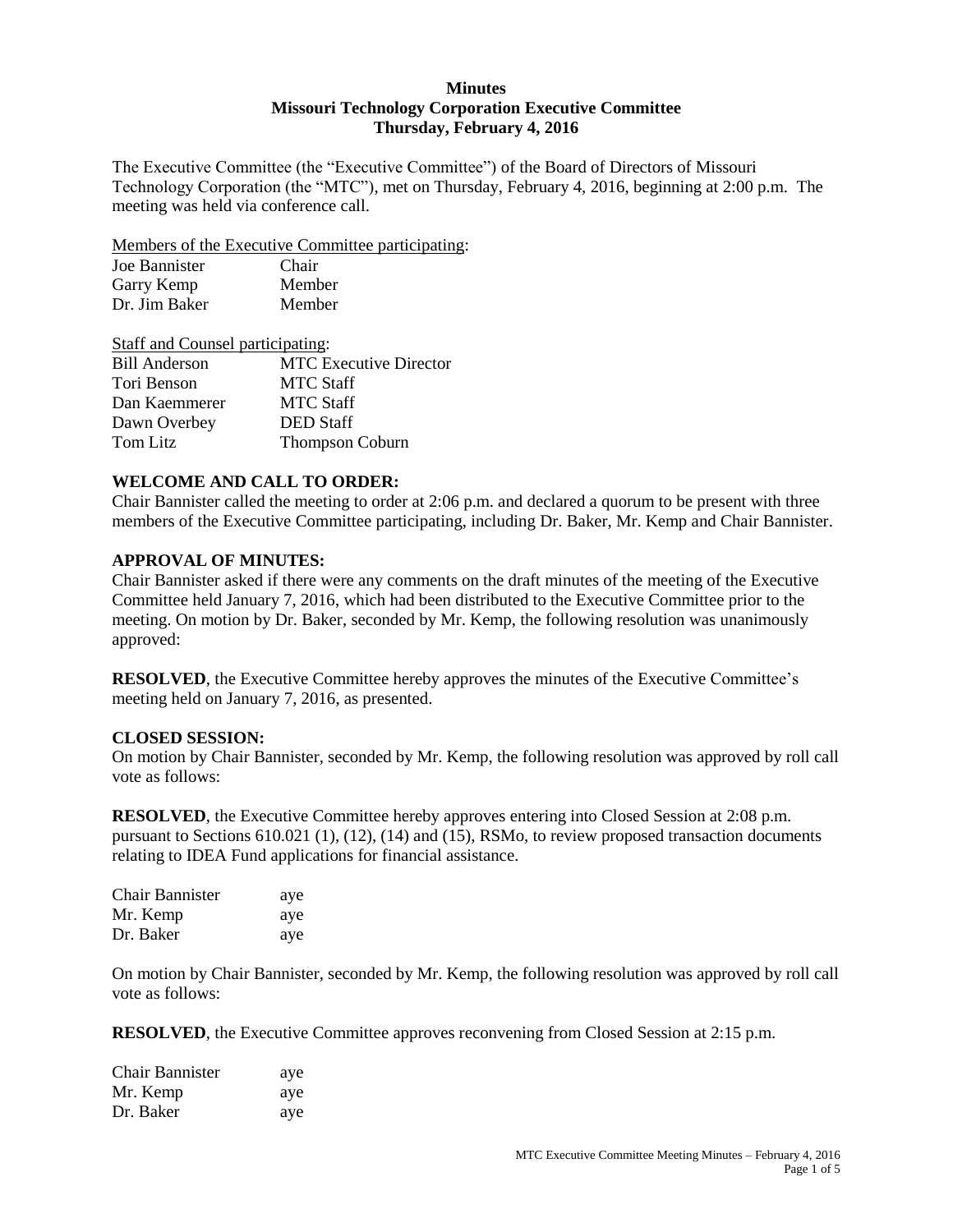Chair Bannister reported that the Executive Committee took no action in the Closed Session after a discussion confined to the matters stated above.

## **IDEA FUND TRANSACTION DOCUMENTS:**

On motion by Mr. Kemp, seconded by Dr. Baker, the following resolution was unanimously approved (Mr. Litz was recused from the discussion regarding Pulse Therapeutics, a client of another partner at Thompson Coburn):

### **Pulse Therapeutics, Inc.**

**RESOLVED**, the Executive Committee on behalf of the MTC Board hereby approves the transaction documents for an investment by MTC in an amount up to \$250,000 to purchase Series B Preferred Shares of Pulse Therapuetics, Inc. pursuant to Venture Capital Co-Investment Application 2015-15-002 (Pulse Therapeutics, Inc.) in substantially the form presented;

**FURTHER RESOLVED**, the Executive Committee on behalf of the MTC Board hereby authorizes the MTC Executive Director to execute and deliver on behalf of the MTC all documents relating to such loan on behalf of the MTC; and

**FURTHER RESOLVED**, the Executive Committee on behalf of the MTC Board hereby authorizes the MTC Executive Director on behalf of the MTC to negotiate, amend, and approve any and all agreements, documents or instruments and to take such other actions as may be required or desirable in connection with, or in furtherance of such investment.

On motion by Chair Bannister, seconded by Mr. Kemp, the following resolutions were unanimously approved:

### **Bunker KC**

**RESOLVED**, the Executive Committee on behalf of the MTC Board hereby approves the Missouri Building Entrepreneurial Capacity Program grant agreement for a grant to the Bunker KC, in the amount of \$100,000 in substantially the form presented; and

**FURTHER RESOLVED**, the Executive Committee on behalf of the MTC Board hereby authorizes the MTC Executive Director full power and authority on behalf of the MTC to complete any remaining due diligence and to negotiate, amend, and approve any and all agreements, documents or instruments and to take such other actions as may be required or desirable in connection with, or in furtherance of such grant; and

**FURTHER RESOLVED**, the Board hereby authorizes the MTC Executive Director on behalf of the MTC to execute and deliver all documents relating to such grant.

### **Center for Emerging Technologies**

**RESOLVED**, the Executive Committee on behalf of the MTC Board hereby approves the Missouri Building Entrepreneurial Capacity Program grant agreement for a grant to CET in the amount of \$85,000 in substantially the form presented; and

**FURTHER RESOLVED**, the Executive Committee on behalf of the MTC Board hereby authorizes the MTC Executive Director full power and authority on behalf of the MTC to complete any remaining due diligence and to negotiate, amend, and approve any and all agreements, documents or instruments and to take such other actions as may be required or desirable in connection with, or in furtherance of such grant; and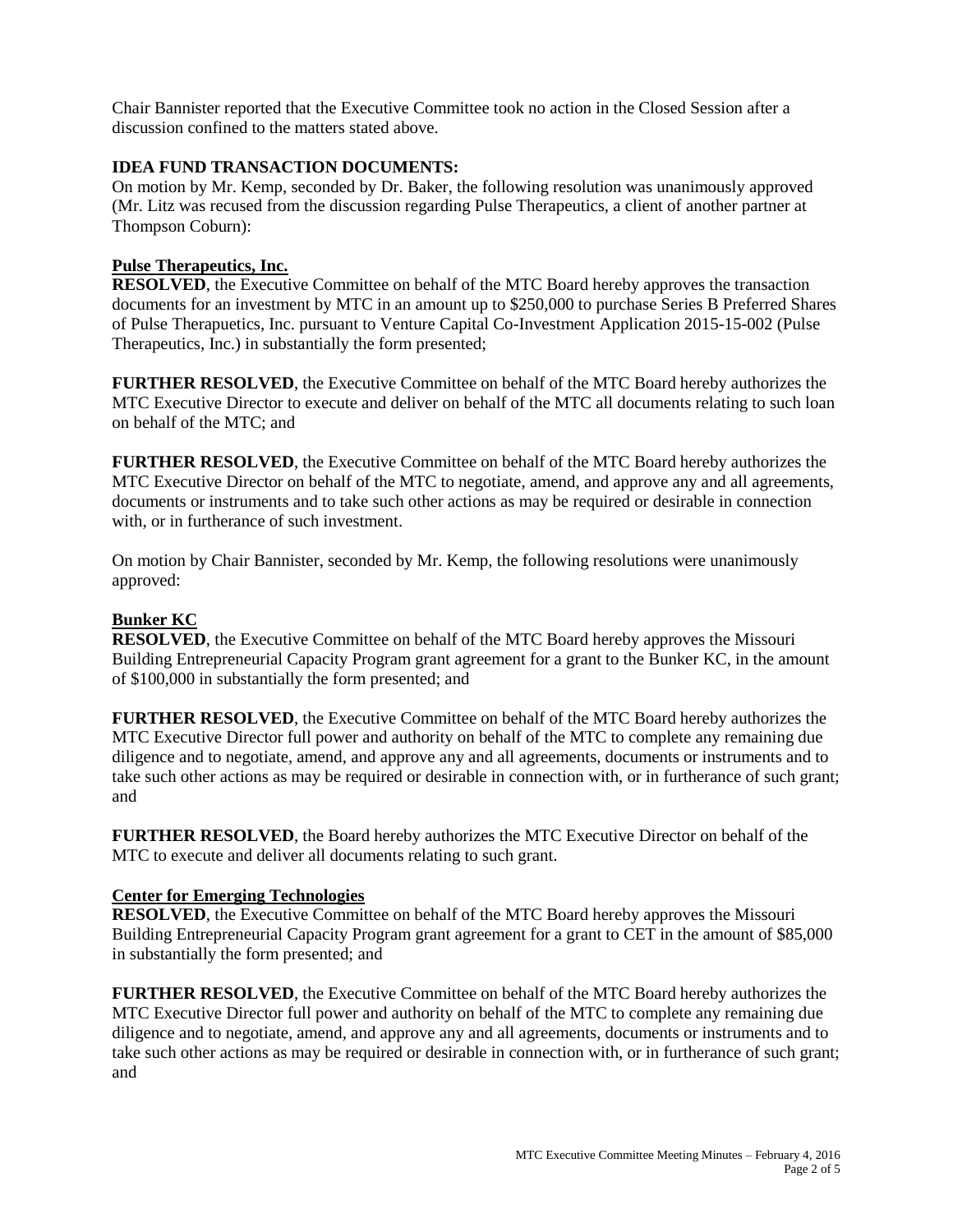**FURTHER RESOLVED**, the Board hereby authorizes the MTC Executive Director on behalf of the MTC to execute and deliver all documents relating to such grant.

# **Global Hack**

**RESOLVED**, the Executive Committee on behalf of the MTC Board hereby approves the Missouri Building Entrepreneurial Capacity Program grant agreement for a grant to Global Hack in the amount of \$75,000 in substantially the form presented; and

**FURTHER RESOLVED**, the Executive Committee on behalf of the MTC Board hereby authorizes the MTC Executive Director full power and authority on behalf of the MTC to complete any remaining due diligence and to negotiate, amend, and approve any and all agreements, documents or instruments and to take such other actions as may be required or desirable in connection with, or in furtherance of such grant; and

**FURTHER RESOLVED**, the Board hereby authorizes the MTC Executive Director on behalf of the MTC to execute and deliver all documents relating to such grant.

# **ITEN**

**RESOLVED**, the Executive Committee on behalf of the MTC Board hereby approves the Missouri Building Entrepreneurial Capacity Program grant agreement for a grant to ITEN in the amount of \$245,000 in substantially the form presented; and

**FURTHER RESOLVED**, the Executive Committee on behalf of the MTC Board hereby authorizes the MTC Executive Director full power and authority on behalf of the MTC to complete any remaining due diligence and to negotiate, amend, and approve any and all agreements, documents or instruments and to take such other actions as may be required or desirable in connection with, or in furtherance of such grant; and

**FURTHER RESOLVED**, the Board hereby authorizes the MTC Executive Director on behalf of the MTC to execute and deliver all documents relating to such grant.

### **LaunchCode Foundation**

**RESOLVED**, the Executive Committee on behalf of the MTC Board hereby approves the Missouri Building Entrepreneurial Capacity Program grant agreement for a grant to LaunchCode Foundation in the amount of \$250,000 in substantially the form presented; and

**FURTHER RESOLVED**, the Executive Committee on behalf of the MTC Board hereby authorizes the MTC Executive Director full power and authority on behalf of the MTC to complete any remaining due diligence and to negotiate, amend, and approve any and all agreements, documents or instruments and to take such other actions as may be required or desirable in connection with, or in furtherance of such grant; and

**FURTHER RESOLVED**, the Board hereby authorizes the MTC Executive Director on behalf of the MTC to execute and deliver all documents relating to such grant.

# **MU Coulter Program**

**RESOLVED**, the Executive Committee on behalf of the MTC Board hereby approves the Missouri Building Entrepreneurial Capacity Program grant agreement for a grant to the University of Missouri System for the UM Coulter Program in the amount of \$100,000 in substantially the form presented; and

**FURTHER RESOLVED**, the Executive Committee on behalf of the MTC Board hereby authorizes the MTC Executive Director full power and authority on behalf of the MTC to complete any remaining due diligence and to negotiate, amend, and approve any and all agreements, documents or instruments and to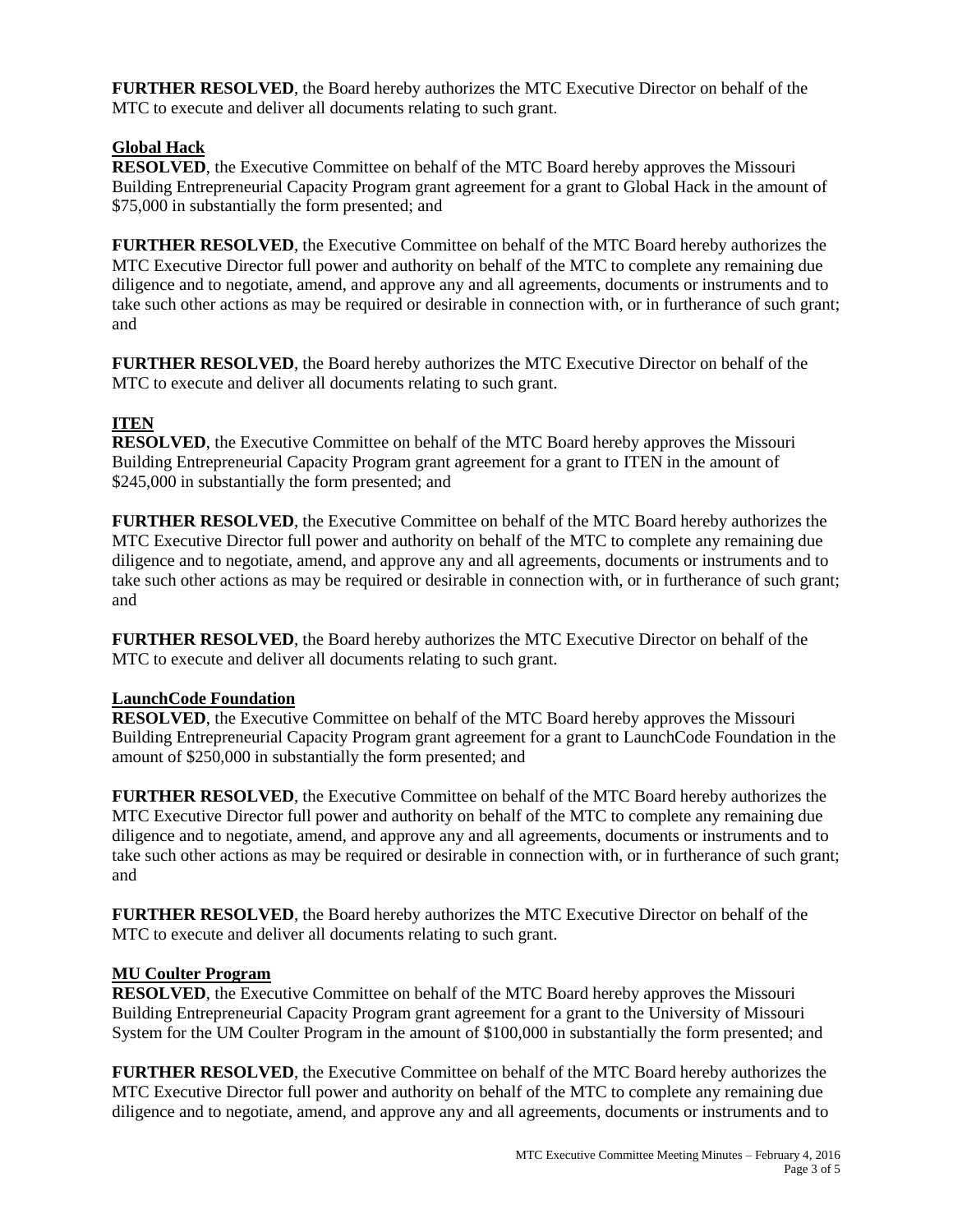take such other actions as may be required or desirable in connection with, or in furtherance of such grant; and

**FURTHER RESOLVED**, the Board hereby authorizes the MTC Executive Director on behalf of the MTC to execute and deliver all documents relating to such grant.

## **MU Entrepreneurship Legal Clinic**

**RESOLVED**, the Executive Committee on behalf of the MTC Board hereby approves the Missouri Building Entrepreneurial Capacity Program grant agreement for a grant to the University of Missouri for the MU Entrepreneurship Legal Clinic in the amount of \$70,000 in substantially the form presented; and

**FURTHER RESOLVED**, the Executive Committee on behalf of the MTC Board hereby authorizes the MTC Executive Director full power and authority on behalf of the MTC to complete any remaining due diligence and to negotiate, amend, and approve any and all agreements, documents or instruments and to take such other actions as may be required or desirable in connection with, or in furtherance of such grant; and

**FURTHER RESOLVED**, the Board hereby authorizes the MTC Executive Director on behalf of the MTC to execute and deliver all documents relating to such grant.

# **T-Rex**

**RESOLVED**, the Executive Committee on behalf of the MTC Board hereby approves the Missouri Building Entrepreneurial Capacity Program grant agreement for a grant to T-Rex in the amount of \$100,000 in substantially the form presented; and

**FURTHER RESOLVED**, the Executive Committee on behalf of the MTC Board hereby authorizes the MTC Executive Director full power and authority on behalf of the MTC to complete any remaining due diligence and to negotiate, amend, and approve any and all agreements, documents or instruments and to take such other actions as may be required or desirable in connection with, or in furtherance of such grant; and

**FURTHER RESOLVED**, the Board hereby authorizes the MTC Executive Director on behalf of the MTC to execute and deliver all documents relating to such grant.

### **UMKC Whiteboard to Boardroom**

**RESOLVED**, the Executive Committee on behalf of the MTC Board hereby approves the Missouri Building Entrepreneurial Capacity Program grant agreement for a grant to the University of Missouri System for the UMKC Whiteboard to Boardroom Program in the amount of \$135,000 in substantially the form presented; and

**FURTHER RESOLVED**, the Executive Committee on behalf of the MTC Board hereby authorizes the MTC Executive Director full power and authority on behalf of the MTC to complete any remaining due diligence and to negotiate, amend, and approve any and all agreements, documents or instruments and to take such other actions as may be required or desirable in connection with, or in furtherance of such grant; and

**FURTHER RESOLVED**, the Board hereby authorizes the MTC Executive Director on behalf of the MTC to execute and deliver all documents relating to such grant.

# **Venture Cafe**

**RESOLVED**, the Executive Committee on behalf of the MTC Board hereby approves the Missouri Building Entrepreneurial Capacity Program grant agreement for a grant to Venture Café in the amount of \$85,000 in substantially the form presented; and